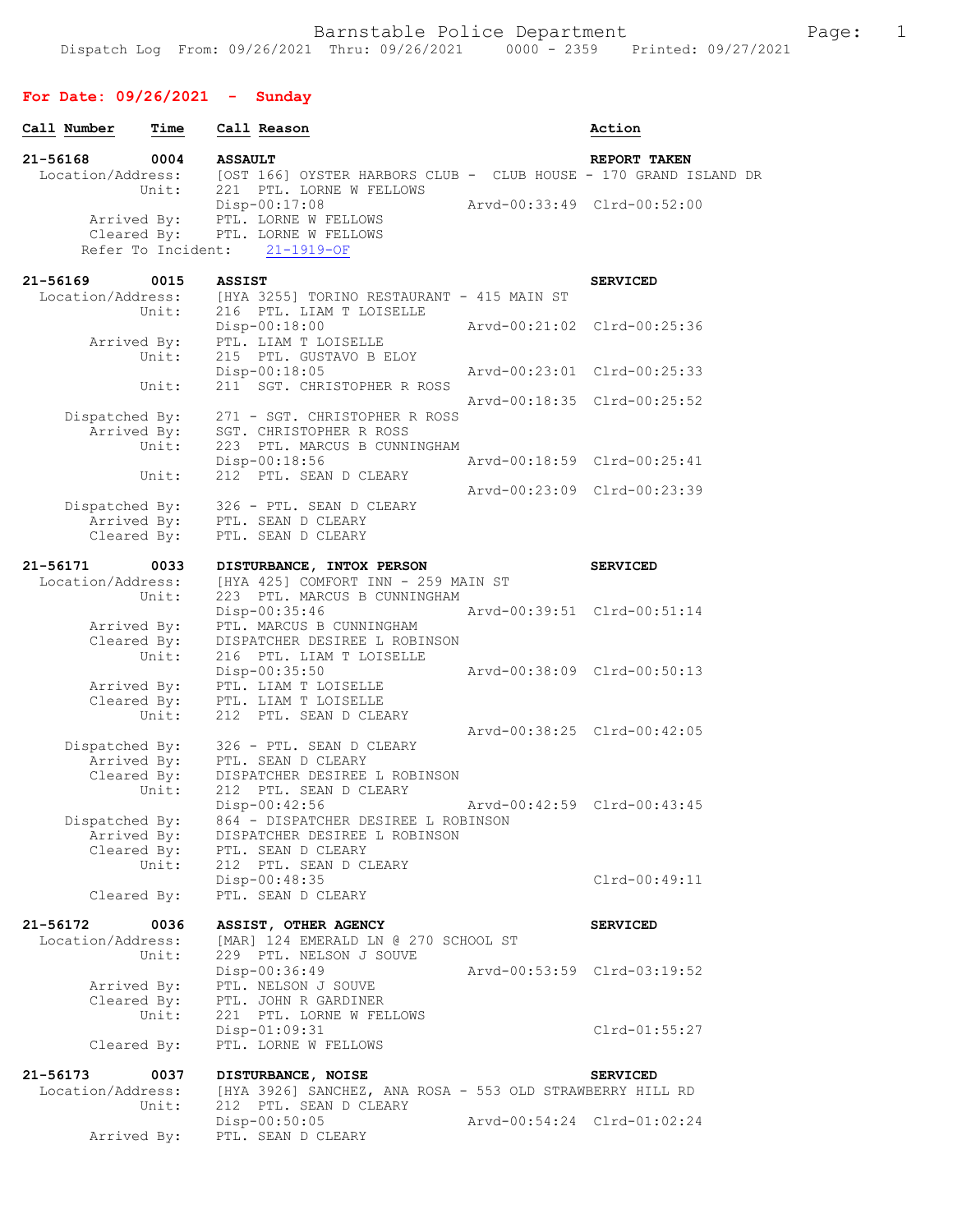|                               | Dispatch Log From: 09/26/2021 Thru: 09/26/2021 0000 - 2359 Printed: 09/27/2021        |                             |                             |  |
|-------------------------------|---------------------------------------------------------------------------------------|-----------------------------|-----------------------------|--|
| Cleared By:<br>Unit:          | PTL. SEAN D CLEARY<br>216 PTL. LIAM T LOISELLE                                        |                             |                             |  |
| Dispatched By:                | Disp-00:50:21 Enrt-00:50:22 Arvd-00:55:32 Clrd-00:58:40<br>312 - PTL. LIAM T LOISELLE |                             |                             |  |
| Enroute By:                   | PTL. LIAM T LOISELLE                                                                  |                             |                             |  |
|                               | Arrived By: PTL. LIAM T LOISELLE                                                      |                             |                             |  |
| Unit:                         | Cleared By: PTL. LIAM T LOISELLE<br>230 PTL. JIAN C BARCELO                           |                             |                             |  |
|                               |                                                                                       | Arvd-00:53:08 Clrd-00:58:50 |                             |  |
| Dispatched By:                | 308 - PTL. JIAN C BARCELO                                                             |                             |                             |  |
|                               | Arrived By: PTL. JIAN C BARCELO                                                       |                             |                             |  |
| Cleared By:                   | PTL. JIAN C BARCELO                                                                   |                             |                             |  |
| 21-56174<br>0038              | SUSPICIOUS, PERSON                                                                    |                             | <b>SERVICED</b>             |  |
| Location/Address:             | [HYA 769] CROMWELL COURTS - 168 BARNSTABLE RD Apt. #1F                                |                             |                             |  |
| Unit:                         | 215 PTL. GUSTAVO B ELOY                                                               |                             |                             |  |
| Cleared By:                   | $Disp-00:41:04$<br>DISPATCHER HALEY R HOLLANDER                                       | Arvd-00:42:30 Clrd-00:48:29 |                             |  |
| Unit:                         | 212 PTL. SEAN D CLEARY                                                                |                             |                             |  |
|                               | Disp-00:42:12                                                                         |                             | $Clrd-00:42:50$             |  |
| Unit:                         | 230 PTL. JIAN C BARCELO                                                               |                             |                             |  |
|                               | Disp-00:42:26                                                                         | Arvd-00:42:32 Clrd-00:48:32 |                             |  |
| Cleared By:                   | DISPATCHER HALEY R HOLLANDER                                                          |                             |                             |  |
| Unit:                         | 212 PTL. SEAN D CLEARY                                                                | Arvd-00:43:45 Clrd-00:48:35 |                             |  |
|                               | Dispatched By: 326 - PTL. SEAN D CLEARY                                               |                             |                             |  |
|                               | Arrived By: PTL. SEAN D CLEARY                                                        |                             |                             |  |
| Cleared By:                   | DISPATCHER HALEY R HOLLANDER                                                          |                             |                             |  |
| 21-56175<br>0045              | DISTURBANCE, NOISE                                                                    |                             | <b>ADVISED</b>              |  |
| Location/Address:             | [HYA] 15 SKATING RINK RD                                                              |                             |                             |  |
| Unit:                         | 215 PTL. GUSTAVO B ELOY                                                               |                             |                             |  |
|                               | $Disp-00:55:46$                                                                       | Arvd-01:00:09 Clrd-01:11:48 |                             |  |
| Arrived By:                   | PTL. GUSTAVO B ELOY                                                                   |                             |                             |  |
| Cleared By:                   | PTL. GUSTAVO B ELOY                                                                   |                             |                             |  |
| Unit:                         | 223 PTL. MARCUS B CUNNINGHAM<br>$Disp-00:55:50$                                       | Arvd-01:00:26 Clrd-01:10:13 |                             |  |
| Arrived By:                   | PTL. MARCUS B CUNNINGHAM                                                              |                             |                             |  |
| Cleared By:                   | PTL. MARCUS B CUNNINGHAM                                                              |                             |                             |  |
| 21-56177<br>0106              | DISTURBANCE, NOISE                                                                    |                             | <b>UNFOUNDED</b>            |  |
| Location/Address:             | [MAR] CEDAR TREE NECK RD                                                              |                             |                             |  |
| Unit:                         | 221 PTL. LORNE W FELLOWS                                                              |                             |                             |  |
|                               | Disp-02:04:05                                                                         |                             | Aryd-02:12:40 Clrd-02:17:28 |  |
| Arrived By:                   | PTL. LORNE W FELLOWS                                                                  |                             |                             |  |
| Cleared By:                   | PTL. LORNE W FELLOWS                                                                  |                             |                             |  |
| 21-56176<br>0108              | FOLLOWUP PREV CASE                                                                    |                             | <b>SERVICED</b>             |  |
| Location/Address:             | [HYA 112] CAPE COD HOSPITAL - 27 PARK ST                                              |                             |                             |  |
| Unit:                         | 239 PTL. STEVEN EVERETT                                                               |                             |                             |  |
|                               |                                                                                       |                             | Arvd-01:08:00 Clrd-01:40:25 |  |
| 21-56178<br>0116              | HARASSMENT, UNWANTED                                                                  |                             | <b>UNFOUNDED</b>            |  |
| Location/Address:             | [HYA] 180 MAIN ST                                                                     |                             |                             |  |
| Unit:                         | 215 PTL. GUSTAVO B ELOY<br>Disp-01:18:15                                              |                             | Arvd-01:20:14 Clrd-01:25:01 |  |
| Arrived By:                   | PTL. JOHN R GARDINER                                                                  |                             |                             |  |
| Unit:                         | 216 PTL. LIAM T LOISELLE                                                              |                             |                             |  |
|                               | Disp-01:18:19                                                                         |                             | Arvd-01:20:06 Clrd-01:24:09 |  |
| Arrived By:                   | PTL. JOHN R GARDINER                                                                  |                             |                             |  |
| Cleared By:                   | PTL. LIAM T LOISELLE                                                                  |                             |                             |  |
| Unit:                         | 212 PTL. SEAN D CLEARY                                                                |                             |                             |  |
| Dispatched By:                | Disp-01:20:40<br>314 - PTL. JOHN R GARDINER                                           | Arvd-01:20:49 Clrd-01:24:39 |                             |  |
| Arrived By:                   | PTL. JOHN R GARDINER                                                                  |                             |                             |  |
| Cleared By:                   | PTL. SEAN D CLEARY                                                                    |                             |                             |  |
|                               |                                                                                       |                             |                             |  |
| Unit:                         | 223 PTL. MARCUS B CUNNINGHAM                                                          |                             |                             |  |
|                               |                                                                                       | Arvd-01:21:11 Clrd-01:24:40 |                             |  |
| Dispatched By:<br>Arrived By: | 318 - PTL. MARCUS B CUNNINGHAM<br>PTL. MARCUS B CUNNINGHAM                            |                             |                             |  |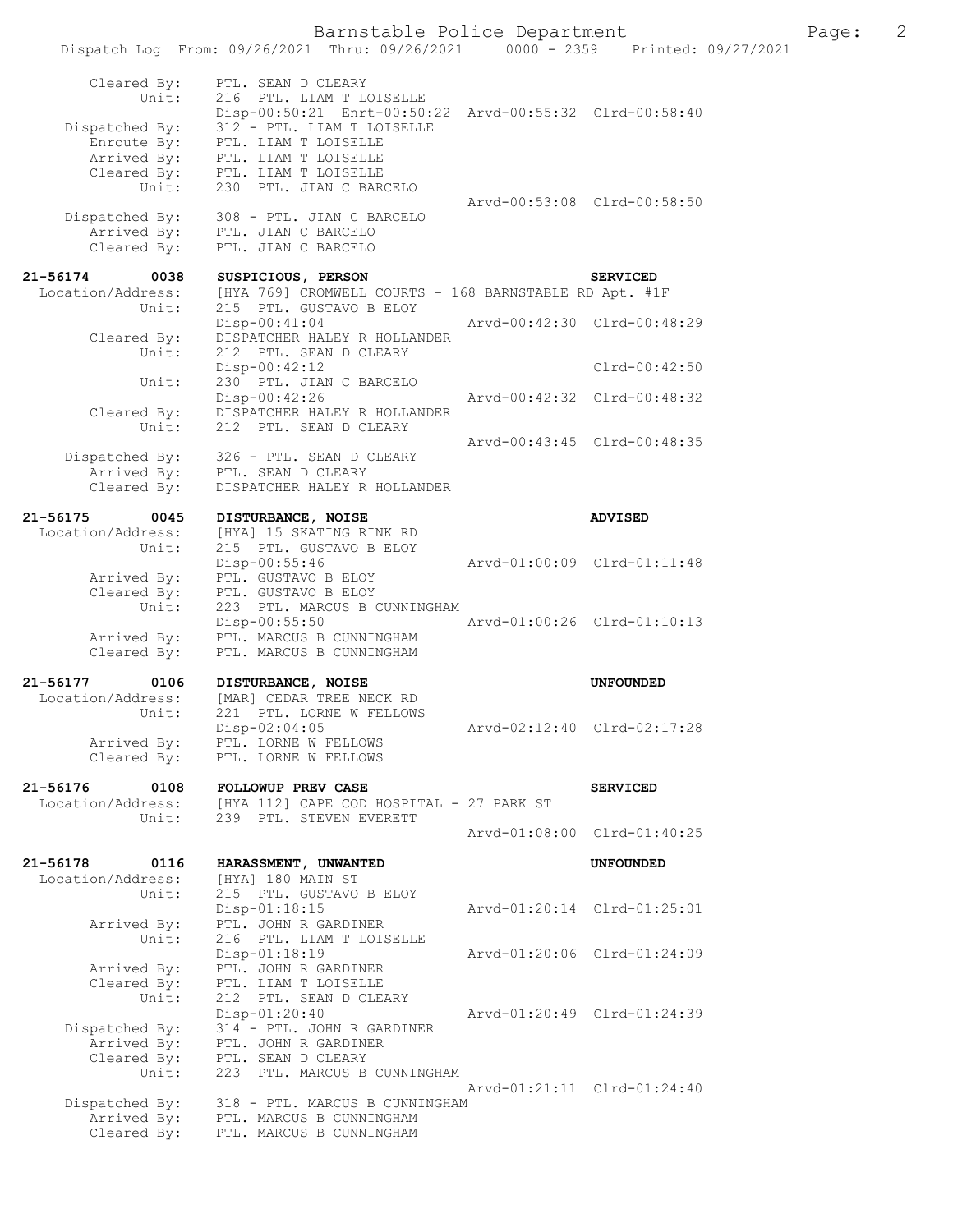|                  | Barnstable Police Department<br>Dispatch Log From: 09/26/2021 Thru: 09/26/2021 0000 - 2359 Printed: 09/27/2021 |                             |                             | Page: | 3 |
|------------------|----------------------------------------------------------------------------------------------------------------|-----------------------------|-----------------------------|-------|---|
| Unit:            | 230 PTL. JIAN C BARCELO                                                                                        | Aryd-01:21:22 Clrd-01:24:14 |                             |       |   |
| Dispatched By:   | 308 - PTL. JIAN C BARCELO                                                                                      |                             |                             |       |   |
|                  | Arrived By: PTL. JIAN C BARCELO                                                                                |                             |                             |       |   |
|                  | Cleared By: PTL. JIAN C BARCELO                                                                                |                             |                             |       |   |
| 21-56179<br>0117 | MOTOR VEHICLE STOP                                                                                             |                             | <b>VERBAL WARNING</b>       |       |   |
|                  | Location/Address: [HYA] 558 MAIN ST @ 4 BASSETT LN                                                             |                             |                             |       |   |
|                  |                                                                                                                |                             |                             |       |   |
| Unit:            | 223 PTL. MARCUS B CUNNINGHAM                                                                                   |                             |                             |       |   |
|                  |                                                                                                                |                             | Arvd-01:17:00 Clrd-01:20:52 |       |   |
| Cleared By:      | DISPATCHER HALEY R HOLLANDER                                                                                   |                             |                             |       |   |
| Unit:            | 212 PTL. SEAN D CLEARY                                                                                         |                             |                             |       |   |
|                  | $Disp-01:17:44$                                                                                                | Aryd-01:17:48 Clrd-01:18:36 |                             |       |   |
| Cleared By:      | PTL. SEAN D CLEARY                                                                                             |                             |                             |       |   |

| 21-56180<br>Location/Address: | 0125        |                 | DISTURBANCE, NOISE<br>[HYA] 65 ORR'S AVE |                             | <b>ADVISED</b> |
|-------------------------------|-------------|-----------------|------------------------------------------|-----------------------------|----------------|
|                               | Unit:       |                 | 212 PTL, SEAN D CLEARY                   |                             |                |
|                               |             | $Disp-01:28:19$ |                                          | Arvd-01:36:22 Clrd-01:39:21 |                |
|                               | Arrived By: |                 | PTL. SEAN D CLEARY                       |                             |                |
|                               | Cleared By: |                 | PTL. SEAN D CLEARY                       |                             |                |
|                               | Unit:       |                 | 223 PTL. MARCUS B CUNNINGHAM             |                             |                |
|                               |             | $Disp-01:28:22$ |                                          | Aryd-01:32:19 Clrd-01:37:47 |                |
|                               | Arrived By: |                 | PTL. MARCUS B CUNNINGHAM                 |                             |                |
|                               | Cleared By: |                 | PTL. MARCUS B CUNNINGHAM                 |                             |                |
|                               | Unit:       |                 | 230 PTL. JIAN C BARCELO                  |                             |                |
|                               |             |                 |                                          | Arvd-01:30:59 Clrd-01:39:31 |                |
| Dispatched By:                |             |                 | 308 - PTL. JIAN C BARCELO                |                             |                |

Arrived By: PTL. JIAN C BARCELO

### **21-56181 0135 DISTURBANCE PROTECTIVE CUSTODY**

Location/Address: [HYA 3255] TORINO RESTAURANT - 415 MAIN ST<br>Unit: 216 PTL. LIAM T LOISELLE 216 PTL. LIAM T LOISELLE Disp-01:36:23 Clrd-01:42:11 Dispatched By: 864 - DISPATCHER DESIREE L ROBINSON Unit: 215 PTL. GUSTAVO B ELOY Disp-01:36:28 Arvd-01:38:03 Clrd-02:11:05<br>Dispatched By: 864 - DISPATCHER DESIREE L ROBINSON Dispatched By: 864 - DISPATCHER DESIREE L ROBINSON Arrived By: PTL. GUSTAVO B ELOY Cleared By: DISPATCHER DESIREE L ROBINSON Refer To  $P/C$ :  $21-1614-AR$  P/C: ALONSO, CARLOS SEBASTIAN 158 MARGUERITE AVE WALTHAM, MA<br>29 Address:<br>Age:<br>Charges:

INCAPACITATED PERSONS, ASSISTANCE TO FACILITY OR PROTECTIVE CUSTODY

## **21-56183 0159 MOTOR VEHICLE STOP VERBAL WARNING**  Location/Address: [WYA 1] BAKER'S SQUARE - WEST YARMOUTH - MAIN Apt. #ST<br>Unit: 223 PTL. MARCUS B CUNNINGHAM 223 PTL. MARCUS B CUNNINGHAM Arvd-01:59:00 Clrd-02:04:15 Cleared By: PTL. MARCUS B CUNNINGHAM Unit: 216 PTL. LIAM T LOISELLE<br>Disp-02:00:09

Disp-02:00:09 Arvd-02:00:12 Clrd-02:03:17<br>Cleared By: PTL. LIAM T LOISELLE PTL. LIAM T LOISELLE **21-56184 0217 MOTOR VEHICLE STOP VERBAL WARNING**  Location/Address: [HYA] 6 ORR'S AVE @ 160 MITCHELL'S WAY Unit: 223 PTL. MARCUS B CUNNINGHAM Arvd-02:17:00 Clrd-02:26:07 Cleared By: PTL. MARCUS B CUNNINGHAM Unit: 212 PTL. SEAN D CLEARY Arvd-02:18:41 Clrd-02:24:00 Dispatched By: 326 - PTL. SEAN D CLEARY Arrived By: PTL. SEAN D CLEARY<br>Cleared By: PTL. SEAN D CLEARY PTL. SEAN D CLEARY

#### **21-56189 0259 DISTURBANCE SERVICED**  Location/Address: [HYA 112] CAPE COD HOSPITAL - 27 PARK ST Unit: 223 PTL. MARCUS B CUNNINGHAM Disp-03:00:20 Arvd-03:04:06 Clrd-03:41:01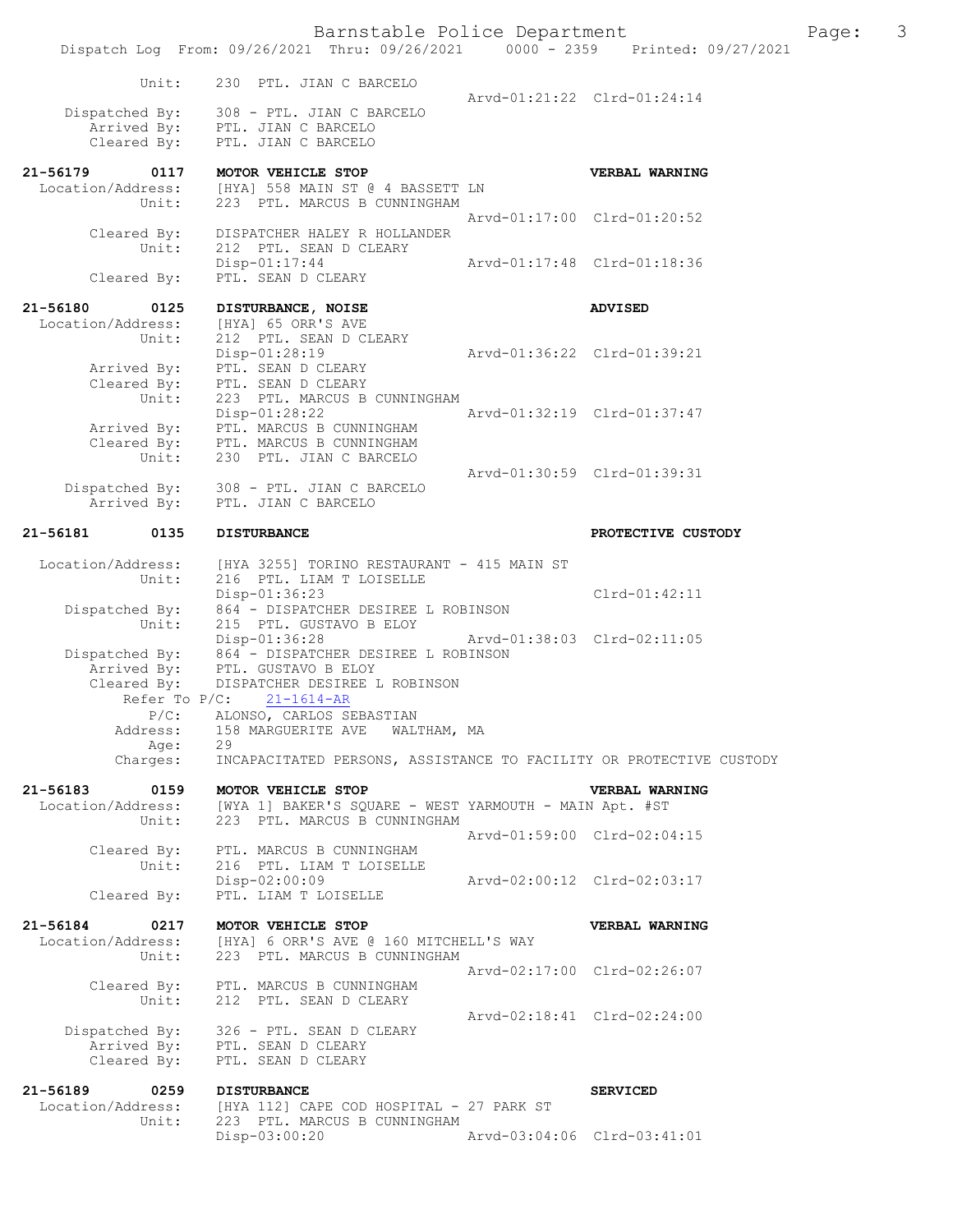# Barnstable Police Department Page: 4

|                                                       |                                                                                                                        |                             | Dispatch Log From: 09/26/2021 Thru: 09/26/2021 0000 - 2359 Printed: 09/27/2021 |
|-------------------------------------------------------|------------------------------------------------------------------------------------------------------------------------|-----------------------------|--------------------------------------------------------------------------------|
| Arrived By:                                           | PTL. MARCUS B CUNNINGHAM                                                                                               |                             |                                                                                |
| Cleared By:                                           | DISPATCHER HALEY R HOLLANDER                                                                                           |                             |                                                                                |
| Unit:                                                 | 216 PTL. LIAM T LOISELLE                                                                                               |                             |                                                                                |
|                                                       | Disp-03:00:24                                                                                                          |                             | Arvd-03:05:00 Clrd-03:37:05                                                    |
| Arrived By:                                           | PTL. LIAM T LOISELLE<br>Cleared By: PTL. LIAM T LOISELLE                                                               |                             |                                                                                |
| Unit:                                                 | 215 PTL. GUSTAVO B ELOY                                                                                                |                             |                                                                                |
|                                                       |                                                                                                                        |                             | Arvd-03:04:09 Clrd-03:42:00                                                    |
| Dispatched By:                                        | 303 - PTL. GUSTAVO B ELOY                                                                                              |                             |                                                                                |
| Arrived By:                                           | PTL. GUSTAVO B ELOY<br>DISPATCHER HALEY R HOLLANDER                                                                    |                             |                                                                                |
| Cleared By:<br>Unit:                                  | 212 PTL. SEAN D CLEARY                                                                                                 |                             |                                                                                |
|                                                       |                                                                                                                        |                             | Arvd-03:04:13 Clrd-03:36:47                                                    |
|                                                       | Dispatched By: $326 - PTL$ . SEAN D CLEARY                                                                             |                             |                                                                                |
| Arrived By:                                           | PTL. SEAN D CLEARY                                                                                                     |                             |                                                                                |
| Unit:                                                 | Cleared By: PTL. SEAN D CLEARY<br>230 PTL. JIAN C BARCELO                                                              |                             |                                                                                |
|                                                       |                                                                                                                        |                             | Arvd-03:05:05 Clrd-03:36:27                                                    |
|                                                       | Dispatched By: $308 - PTL \cdot JLRN \cup LR$<br>Arrived By: $PTL \cdot JIAN \cup RRCELO$<br>308 - PTL. JIAN C BARCELO |                             |                                                                                |
|                                                       |                                                                                                                        |                             |                                                                                |
|                                                       | Cleared By: PTL. JIAN C BARCELO                                                                                        |                             |                                                                                |
| Unit:                                                 | 211 SGT. CHRISTOPHER R ROSS                                                                                            |                             | Arvd-03:17:33 Clrd-03:37:05                                                    |
| Dispatched By:<br>Arrived By:                         | 271 - SGT. CHRISTOPHER R ROSS                                                                                          |                             |                                                                                |
| Arrived By:                                           | SGT. CHRISTOPHER R ROSS                                                                                                |                             |                                                                                |
| Cleared By:                                           | SGT. CHRISTOPHER R ROSS                                                                                                |                             |                                                                                |
| 21-56192<br>0337                                      | PRISONER, ESCORT                                                                                                       |                             | <b>SERVICED</b>                                                                |
| Location/Address:                                     | [OOT] ORLEANS POLICE DEPARTMENT - 99 ELDREDGE PARK WAY                                                                 |                             |                                                                                |
| Unit:                                                 | 223 PTL. MARCUS B CUNNINGHAM                                                                                           |                             |                                                                                |
|                                                       | Disp-03:41:05                                                                                                          |                             | Arvd-04:14:46 Clrd-04:39:31                                                    |
| Cleared By:<br>Unit:                                  | PTL. MARCUS B CUNNINGHAM<br>215 PTL. GUSTAVO B ELOY                                                                    |                             |                                                                                |
|                                                       | $Disp-03:42:05$                                                                                                        |                             | Arvd-04:14:48 Clrd-04:39:11                                                    |
| Cleared By:                                           | PTL. GUSTAVO B ELOY                                                                                                    |                             |                                                                                |
|                                                       |                                                                                                                        |                             |                                                                                |
|                                                       |                                                                                                                        |                             |                                                                                |
| 21-56193<br>0507<br>Location/Address:                 | ALARM, COMMERCIAL                                                                                                      |                             | ALARM - CANCELLED                                                              |
|                                                       | [HYA 55] HANNOUSH JEWELERS, CAPE COD MALL - 793 IYANNOUGH RD RTE 132                                                   |                             |                                                                                |
| 0539                                                  | ALARM, RESIDENTIAL                                                                                                     |                             | ALARM - FALSE                                                                  |
| Location/Address:                                     | [HYA 4189] EVANS, BRUCE - 27 MARCHANT AVE                                                                              |                             |                                                                                |
| Unit:                                                 | 215 PTL. GUSTAVO B ELOY                                                                                                |                             | Arvd-05:50:05 Clrd-05:53:08                                                    |
| 21-56195<br>Arrived By:                               | $Disp-05:41:58$<br>PTL. GUSTAVO B ELOY                                                                                 |                             |                                                                                |
|                                                       |                                                                                                                        |                             |                                                                                |
| 0645                                                  | TRAFFIC, ROAD HAZARD                                                                                                   |                             | <b>SERVICED</b>                                                                |
| Location/Address:                                     | [HYA] LEWIS BAY RD                                                                                                     |                             |                                                                                |
| Unit:                                                 | 212 PTL. SEAN D CLEARY<br>$Disp-06:47:42$                                                                              | Aryd-06:52:55 Clrd-06:55:24 |                                                                                |
| 21-56196<br>Arrived By:                               | PTL. SEAN D CLEARY                                                                                                     |                             |                                                                                |
| Cleared By:                                           | PTL. SEAN D CLEARY                                                                                                     |                             |                                                                                |
|                                                       |                                                                                                                        |                             |                                                                                |
| 0722<br>Location/Address:                             | LARCENY, BICYCLE                                                                                                       |                             | REPORT TAKEN                                                                   |
| Unit:                                                 | [HYA 1520] MCDONALD'S - 175 NORTH ST<br>212 PTL. SEAN D CLEARY                                                         |                             |                                                                                |
|                                                       | Disp-07:25:53                                                                                                          |                             | Arvd-07:30:46 Clrd-08:02:34                                                    |
| Arrived By:                                           | PTL. SEAN D CLEARY                                                                                                     |                             |                                                                                |
| Cleared By:                                           | PTL. SEAN D CLEARY<br>Refer To Incident: 21-1920-OF                                                                    |                             |                                                                                |
|                                                       |                                                                                                                        |                             |                                                                                |
| 0829                                                  | ASSIST, OTHER AGENCY                                                                                                   |                             | REPORT TAKEN                                                                   |
| Location/Address:                                     | [WBA 223] CAHILL, PATRICIA - 55 HILLIARD'S HAYWAY                                                                      |                             |                                                                                |
| Unit:                                                 | 229 PTL. EVAN M HAUSSMANN                                                                                              |                             | Arvd-08:38:47 Clrd-09:09:55                                                    |
| Dispatched By:                                        | $Disp-08:31:11$<br>870 - DISPATCHER NICHOLE L GOUZIAS                                                                  |                             |                                                                                |
| Cleared By:                                           | PTL. EVAN M HAUSSMANN                                                                                                  |                             |                                                                                |
| Unit:                                                 | 231 SGT. JOSEPH G GREEN                                                                                                |                             |                                                                                |
|                                                       | Disp-08:31:13                                                                                                          |                             | Arvd-08:43:03 Clrd-09:33:13                                                    |
| 21-56199<br>21-56201<br>Dispatched By:<br>Arrived By: | 870 - DISPATCHER NICHOLE L GOUZIAS<br>SGT. JOSEPH G GREEN                                                              |                             |                                                                                |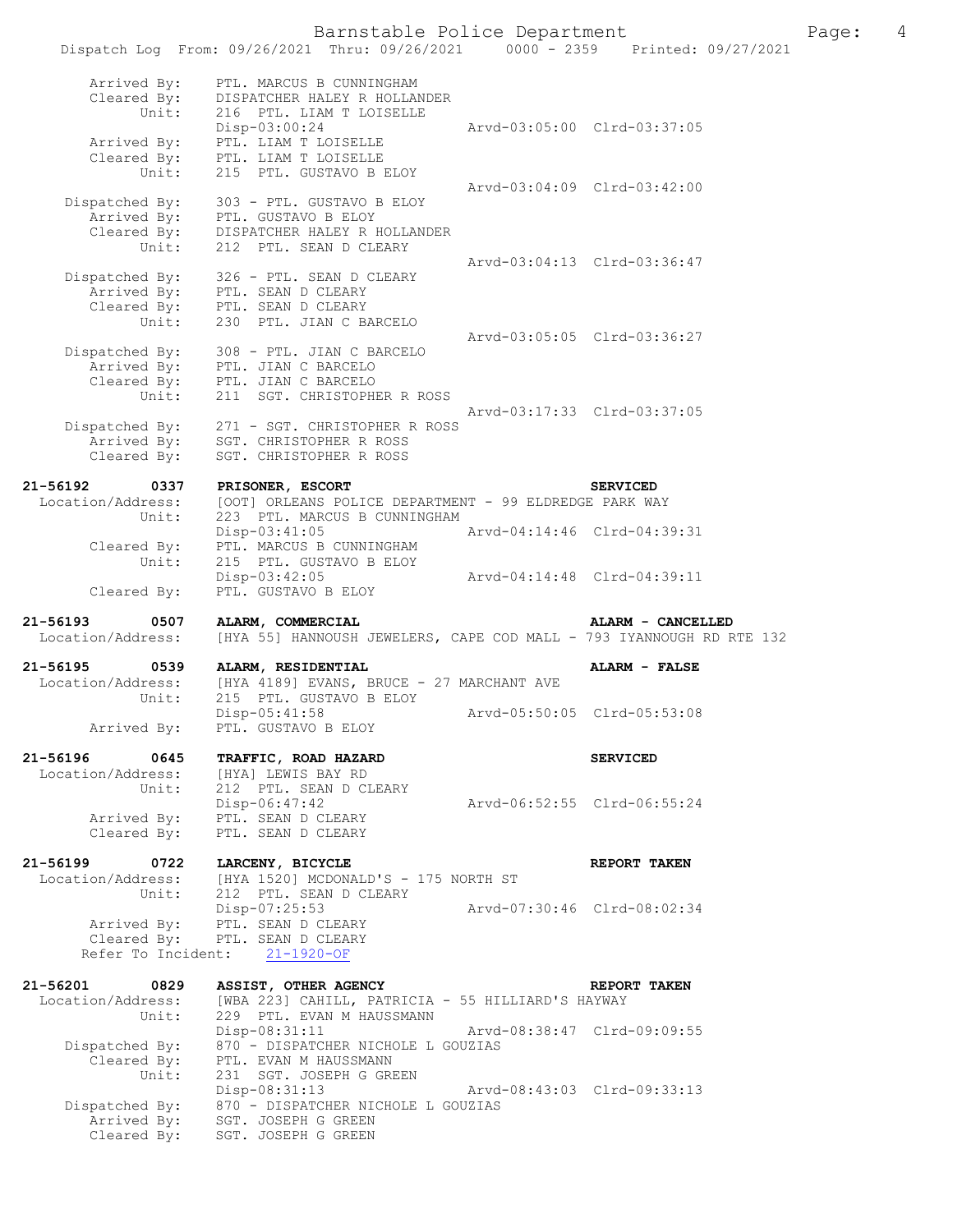|                                                | Barnstable Police Department<br>Dispatch Log From: 09/26/2021 Thru: 09/26/2021 0000 - 2359 Printed: 09/27/2021                                                                                                                                                   |                             |                                  | Page: | $5\overline{)}$ |
|------------------------------------------------|------------------------------------------------------------------------------------------------------------------------------------------------------------------------------------------------------------------------------------------------------------------|-----------------------------|----------------------------------|-------|-----------------|
|                                                | Unit: 214 PTL. KATHARINE H ROSS<br>Disp-08:32:55 Arvd-08:38:44 Clrd-09:33:39<br>Dispatched By: 891 - DISPATCHER ALITA E FONTAINE<br>Unit: 223 PTL. KRISTINA M GUSTAFSON                                                                                          |                             |                                  |       |                 |
|                                                | Dispatched By: 322 - PTL. KRISTINA M GUSTAFSON<br>Arrived By: PTL. KRISTINA M GUSTAFSON<br>Cleared By: PTL. KRISTINA M GUSTAFSON<br>Refer To Incident: 21-1922-OF                                                                                                | Arvd-09:15:49 Clrd-09:26:57 |                                  |       |                 |
|                                                | 21-56203 0901 LARCENY, MOTOR VEHICLE CHARGES REPORT TAKEN<br>Location/Address: [HYA 3457] CAPE COD HEALTHCARE FOUNDATION - 32 MAIN ST<br>Unit: 234 PTL. NICHOLAS P ATCHESON<br>Disp-09:05:30 Arvd-09:10:56 Clrd-11:12:14<br>Arrived By: PTL. NICHOLAS P ATCHESON |                             |                                  |       |                 |
| 21-56204 0907 PROPERTY, LOST                   | Cleared By: PTL. NICHOLAS P ATCHESON<br>Refer To Incident: 21-1921-OF                                                                                                                                                                                            |                             | <b>SERVICED</b>                  |       |                 |
| Location/Address: [HYA] 18 HOLMES LN           |                                                                                                                                                                                                                                                                  |                             |                                  |       |                 |
| 21-56207 0931 MOTOR VEHICLE STOP               | Location/Address: [HYA] 0 NORTH ST @ 291 STEVENS ST<br>Unit: 225 PTL. JOHN R GARDINER                                                                                                                                                                            |                             | <b>ADVISED</b>                   |       |                 |
| Unit:                                          | Cleared By: PTL. JOHN R GARDINER<br>223 PTL. KRISTINA M GUSTAFSON                                                                                                                                                                                                | Arvd-09:31:00 Clrd-09:38:58 |                                  |       |                 |
|                                                | Disp-09:32:08 Arvd-09:32:11 Clrd-09:37:08<br>Cleared By: PTL. KRISTINA M GUSTAFSON                                                                                                                                                                               |                             |                                  |       |                 |
| 21-56208<br>0939                               | <b>ACCIDENT, PROPERTY DAMAGE</b><br>Location/Address: [HYA 2878] TD BANK - 226 FALMOUTH RD RTE 28                                                                                                                                                                |                             | <b>ADVISED</b>                   |       |                 |
|                                                | 21-56210 1000 FOLLOWUP PREV CASE<br>Location/Address: [HYA 112] CAPE COD HOSPITAL - 27 PARK ST<br>Unit: 214 PTL. KATHARINE H ROSS                                                                                                                                |                             | <b>SERVICED</b>                  |       |                 |
| Cleared By:                                    | DISPATCHER HALEY R HOLLANDER                                                                                                                                                                                                                                     | Arvd-10:01:21 Clrd-13:06:26 |                                  |       |                 |
| 21-56211 1013 MOTOR VEHICLE STOP               | Location/Address: [HYA 3123] HASTINGS MEADOW - 135 WEST MAIN ST<br>Unit: 223 PTL. KRISTINA M GUSTAFSON                                                                                                                                                           |                             | VERBAL WARNING                   |       |                 |
| Cleared By:<br>Unit:                           | PTL. KRISTINA M GUSTAFSON<br>225 PTL. JOHN R GARDINER                                                                                                                                                                                                            | Arvd-10:13:00 Clrd-10:19:29 |                                  |       |                 |
| Dispatched By:<br>Cleared By:                  | 314 - PTL. JOHN R GARDINER<br>Arrived By: PTL. JOHN R GARDINER<br>PTL. JOHN R GARDINER                                                                                                                                                                           | Arvd-10:15:31 Clrd-10:18:32 |                                  |       |                 |
| 21-56214 1028<br>Location/Address:<br>Unit:    | DISTURBANCE, NOISE<br>[HYA 2039] WALSH, MIA R. - 15 ALDEAS AVE<br>223 PTL. KRISTINA M GUSTAFSON                                                                                                                                                                  |                             | <b>UNFOUNDED</b>                 |       |                 |
| Arrived By:<br>Cleared By:                     | Disp-10:32:42<br>PTL. KRISTINA M GUSTAFSON<br>PTL. KRISTINA M GUSTAFSON                                                                                                                                                                                          | Arvd-10:40:58 Clrd-10:42:41 |                                  |       |                 |
| 21-56215<br>1037<br>Location/Address:<br>Unit: | ALARM, RESIDENTIAL<br>[MAR 884] KLETT, KEVIN - 113 SAWMILL RD<br>229 PTL. EVAN M HAUSSMANN                                                                                                                                                                       |                             | ALARM - CANCELLED                |       |                 |
| 21-56216<br>1052                               | Disp-10:38:30<br>FOLLOWUP PREV CASE                                                                                                                                                                                                                              |                             | Clrd-10:39:37<br><b>SERVICED</b> |       |                 |
| Location/Address:<br>Unit:                     | [WBA 223] CAHILL, PATRICIA - 55 HILLIARD'S HAYWAY<br>229 PTL. EVAN M HAUSSMANN                                                                                                                                                                                   |                             |                                  |       |                 |
| Arrived By:<br>Unit:                           | Disp-10:53:15<br>PTL. EVAN M HAUSSMANN<br>Cleared By: PTL. EVAN M HAUSSMANN<br>231 SGT. JOSEPH G GREEN                                                                                                                                                           | Arvd-11:10:44 Clrd-13:25:56 |                                  |       |                 |
| Dispatched By:                                 | 280 - SGT. JOSEPH G GREEN                                                                                                                                                                                                                                        | Arvd-11:32:36 Clrd-11:33:17 |                                  |       |                 |
|                                                |                                                                                                                                                                                                                                                                  |                             |                                  |       |                 |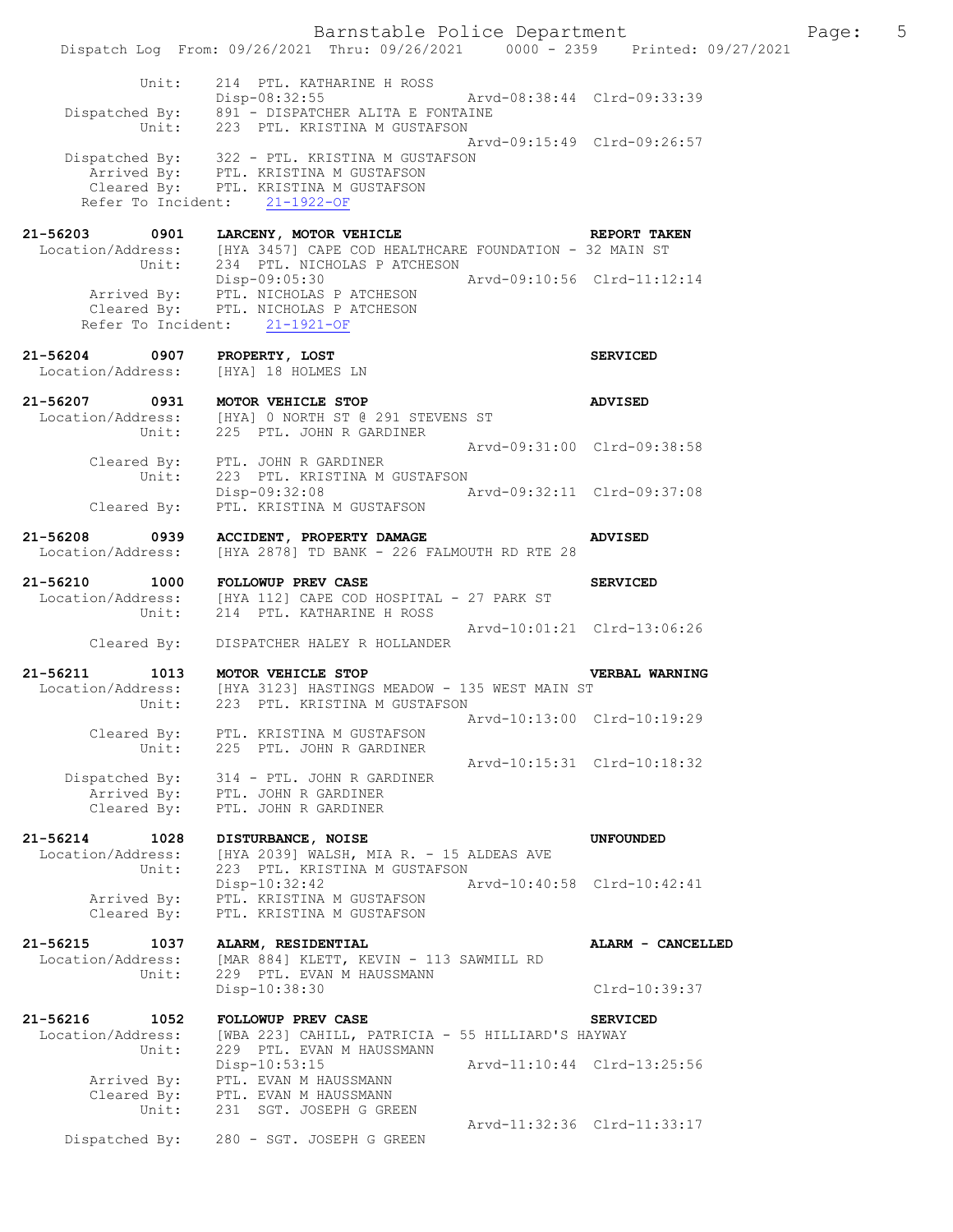|                                                | Barnstable Police Department<br>Dispatch Log From: 09/26/2021 Thru: 09/26/2021 0000 - 2359 Printed: 09/27/2021                          |                             |                             | Page: | 6 |
|------------------------------------------------|-----------------------------------------------------------------------------------------------------------------------------------------|-----------------------------|-----------------------------|-------|---|
| Arrived By:<br>Unit:                           | SGT. JOSEPH G GREEN<br>Cleared By: DISPATCHER NICHOLE L GOUZIAS<br>231 SGT. JOSEPH G GREEN                                              |                             |                             |       |   |
| Cleared By:                                    | Disp-11:33:42<br>Dispatched By: $870 -$ DISPATCHER NICHOLE L GOUZIAS<br>Arrived By: DISPATCHER NICHOLE L GOUZIAS<br>SGT. JOSEPH G GREEN | Arvd-11:33:55 Clrd-12:01:24 |                             |       |   |
| 21-56217<br>1112<br>Location/Address:          | ALARM, RESIDENTIAL<br>[COT 736] RUBIN, MELISSA & JOSEPH - 15 ROSEWOOD LN                                                                |                             | ALARM - CANCELLED           |       |   |
| 21-56218<br>1118<br>Location/Address:<br>Unit: | ALARM, RESIDENTIAL<br>[WBA 510] RUFF MEREDITH - 84 WHITE BIRCH WAY<br>216 PTL. MAXWELL S MORROW                                         |                             | ALARM - FALSE               |       |   |
| Arrived By:<br>Unit:                           | $Disp-11:24:04$<br>PTL. MAXWELL S MORROW<br>Cleared By: DISPATCHER ALITA E FONTAINE<br>237 PTL. KEVIN M SHAW                            | Arvd-11:31:42 Clrd-11:40:28 |                             |       |   |
| Cleared By:                                    | $Disp-11:25:07$<br>DISPATCHER ALITA E FONTAINE                                                                                          |                             | Clrd-11:40:26               |       |   |
| 21-56219<br>1125<br>Location/Address:          | ASSIST, CIVIL<br>[WBA 11] BURGER KING - 2145 IYANNOUGH RD RTE 132                                                                       |                             | <b>ADVISED</b>              |       |   |
| 21-56222<br>1137                               | <b>DISTURBANCE</b>                                                                                                                      |                             | <b>SERVICED</b>             |       |   |
|                                                | Location/Address: [HYA 3255] TORINO RESTAURANT - 415 MAIN ST Unit: 223 PTL. KRISTINA M GUSTAFSON<br>223 PTL. KRISTINA M GUSTAFSON       |                             |                             |       |   |
| Unit:                                          | Disp-11:38:27 Arvd-11:40:37 Clrd-11:47:02<br>234 PTL. NICHOLAS P ATCHESON<br>Disp-11:38:31                                              | Arvd-11:40:35 Clrd-11:46:37 |                             |       |   |
| Cleared By:                                    | PTL. NICHOLAS P ATCHESON                                                                                                                |                             |                             |       |   |
| 21-56230<br>1205<br>Location/Address:          | <b>ASSIST</b><br>[OST 1196] MURPHY, EDMUND & JENNIFER - 629 SEA VIEW AVE                                                                |                             | <b>SERVICED</b>             |       |   |
| 21-56228<br>1216<br>Unit:                      | SUSPICIOUS, ACTIVITY<br>Location/Address: [CEN 1012] HOMEN, MARCO & FLADIA WILBERT - 204 ANSEL HOWLAND RD<br>237 PTL. KEVIN M SHAW      |                             | <b>SERVICED</b>             |       |   |
|                                                | Disp-12:19:57<br>Arrived By: PTL. KEVIN M SHAW<br>Cleared By: PTL. KEVIN M SHAW                                                         | Arvd-12:27:49 Clrd-13:07:39 |                             |       |   |
| Unit:<br>Arrived By:<br>Cleared By:            | 223 PTL. KRISTINA M GUSTAFSON<br>Disp-12:20:01<br>PTL. KRISTINA M GUSTAFSON<br>PTL. KRISTINA M GUSTAFSON                                | Arvd-12:34:15 Clrd-13:00:44 |                             |       |   |
| 21-56232<br>1238<br>Location/Address:          | ASSIST, CIVIL<br>[HYA] 309 SOUTH ST                                                                                                     |                             | <b>ADVISED</b>              |       |   |
| 21-56233 1243                                  | FOLLOWUP PREV CASE                                                                                                                      |                             | <b>SERVICED</b>             |       |   |
| Location/Address:                              | [HYA 9] BARNSTABLE HIGH SCHOOL - 744 WEST MAIN ST                                                                                       |                             |                             |       |   |
| Unit:                                          | 234 PTL. NICHOLAS P ATCHESON<br>Disp-12:44:06                                                                                           |                             | $Clrd-13:04:22$             |       |   |
| 21-56234 1247<br>Location/Address:             | <b>ASSIST</b><br>[BAR 892] BEACH POINT LLC - 138 PINE LN                                                                                |                             | <b>SERVICED</b>             |       |   |
| 21-56236<br>1304                               | DISTURBANCE, FIGHT                                                                                                                      |                             | <b>SERVICED</b>             |       |   |
| Location/Address:                              | [HYA 11] HYANNIS VILLAGE GREEN - 365 MAIN ST                                                                                            |                             |                             |       |   |
| Unit:                                          | 225 PTL. JOHN R GARDINER<br>Disp-13:04:57                                                                                               | Arvd-13:04:59 Clrd-13:05:04 |                             |       |   |
| Unit:                                          | 225 PTL. JOHN R GARDINER                                                                                                                |                             |                             |       |   |
| Arrived By:                                    | $Disp-13:05:09$<br>DISPATCHER HALEY R HOLLANDER                                                                                         |                             | Arvd-13:05:57 Clrd-13:17:05 |       |   |
| Unit:                                          | 234 PTL. NICHOLAS P ATCHESON                                                                                                            |                             |                             |       |   |
|                                                | Disp-13:05:15                                                                                                                           |                             | Arvd-13:07:12 Clrd-13:17:03 |       |   |
| Arrived By:<br>Unit:                           | PTL. NICHOLAS P ATCHESON<br>214 PTL. KATHARINE H ROSS                                                                                   |                             |                             |       |   |
|                                                | Disp-13:06:32                                                                                                                           | Arvd-13:06:35 Clrd-13:14:22 |                             |       |   |
| Dispatched By:<br>Arrived By:                  | 880 - DISPATCHER HALEY R HOLLANDER<br>DISPATCHER HALEY R HOLLANDER                                                                      |                             |                             |       |   |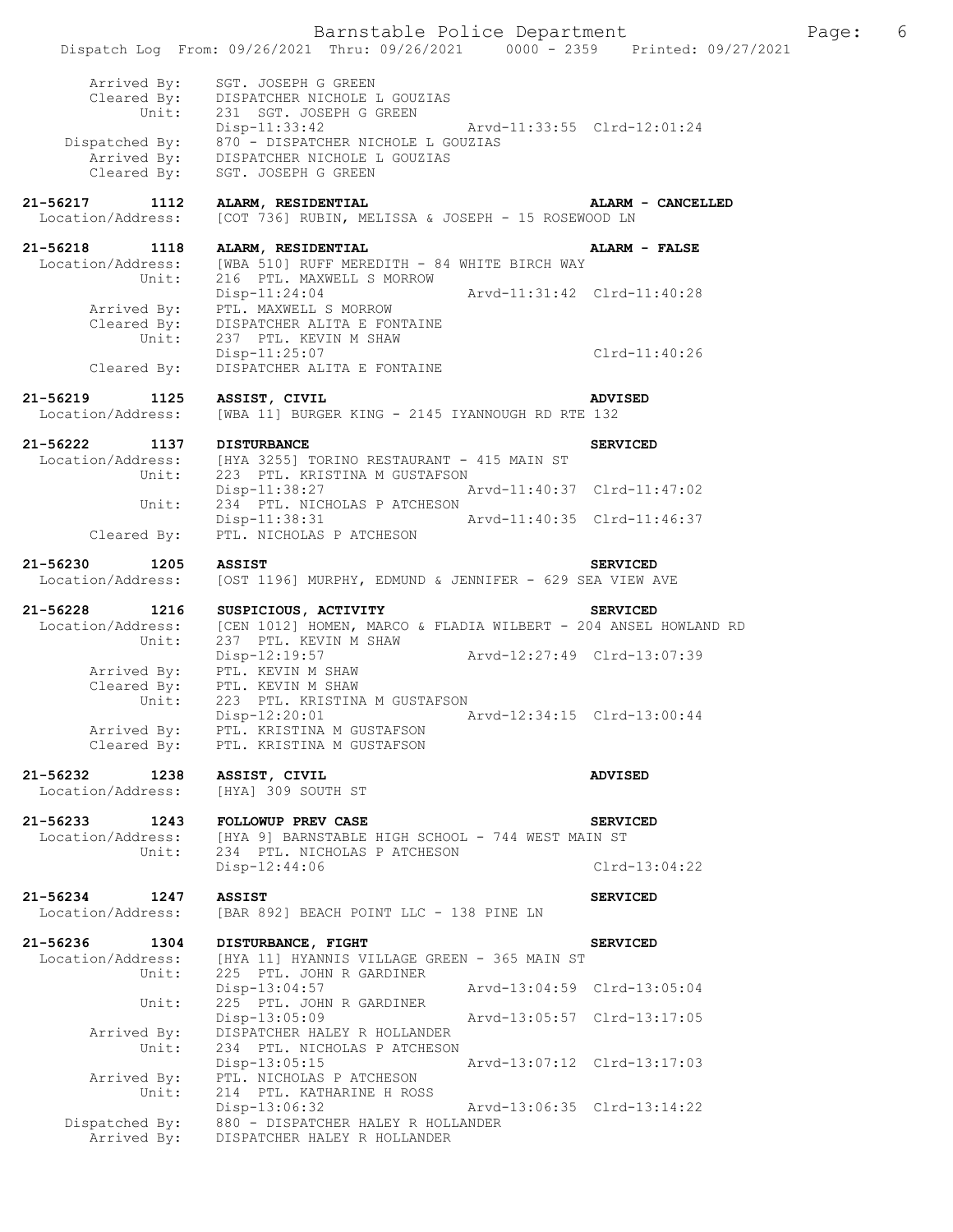# Barnstable Police Department Fage: 7

|              |                            | Dispatch Log From: 09/26/2021 Thru: 09/26/2021                              |                       |                             | 0000 - 2359 Printed: 09/27/2021 |  |
|--------------|----------------------------|-----------------------------------------------------------------------------|-----------------------|-----------------------------|---------------------------------|--|
|              |                            | Cleared By: PTL. KATHARINE H ROSS                                           |                       |                             |                                 |  |
|              | Unit:                      | MAINST5 CSO AMBER GRASS                                                     |                       |                             |                                 |  |
|              |                            | Disp-13:06:38                                                               | CSO MATTHEW P HIGGINS | Arvd-13:06:41 Clrd-13:17:17 |                                 |  |
|              | 21-56237 1314              | ASSAULT, A&B                                                                |                       |                             | <b>SERVICED</b>                 |  |
|              | Location/Address:          | [HYA 4085] ST. JOSEPH'S HOUSE - 77 WINTER ST                                |                       |                             |                                 |  |
|              | Unit:                      | 223 PTL. KRISTINA M GUSTAFSON<br>Disp-13:16:18                              |                       | Arvd-13:19:18 Clrd-13:31:59 |                                 |  |
|              | Arrived By:                | DISPATCHER ALITA E FONTAINE                                                 |                       |                             |                                 |  |
|              | Unit:                      | 234 PTL. NICHOLAS P ATCHESON                                                |                       |                             |                                 |  |
|              |                            | Disp-13:17:09<br>Dispatched By: 891 - DISPATCHER ALITA E FONTAINE           |                       | Arvd-13:17:38 Clrd-13:28:46 |                                 |  |
|              | Arrived By:                | DISPATCHER ALITA E FONTAINE                                                 |                       |                             |                                 |  |
|              | Cleared By:                | PTL. NICHOLAS P ATCHESON                                                    |                       |                             |                                 |  |
|              | Unit:                      | 225 PTL. JOHN R GARDINER                                                    |                       |                             |                                 |  |
|              |                            | Disp-13:17:13<br>Dispatched By: $891 - \text{DISPARTCHER ALITA}$ E FONTAINE |                       | Arvd-13:17:24 Clrd-13:30:14 |                                 |  |
|              | Arrived By:                | PTL. JOHN R GARDINER                                                        |                       |                             |                                 |  |
|              |                            |                                                                             |                       |                             |                                 |  |
| 21-56238     | 1330<br>Location/Address:  | ASSIST, CIVIL<br>[WBA 11] BURGER KING - 2145 IYANNOUGH RD RTE 132           |                       |                             | <b>SERVICED</b>                 |  |
|              | Unit:                      | 234 PTL. NICHOLAS P ATCHESON                                                |                       |                             |                                 |  |
|              |                            | Disp-13:32:34                                                               |                       |                             | $Clrd-13:33:44$                 |  |
|              | Unit:                      | 214 PTL. KATHARINE H ROSS<br>Disp-13:32:40                                  |                       | Arvd-13:39:22 Clrd-14:05:33 |                                 |  |
|              | Arrived By:                | PTL. KATHARINE H ROSS                                                       |                       |                             |                                 |  |
|              | Cleared By:                | PTL. KATHARINE H ROSS                                                       |                       |                             |                                 |  |
|              | Unit:                      | 237 PTL. KEVIN M SHAW<br>Disp-13:33:50                                      |                       | Arvd-13:41:15 Clrd-14:03:41 |                                 |  |
|              | Arrived By:                | PTL. KEVIN M SHAW                                                           |                       |                             |                                 |  |
|              | Cleared By:                | PTL. KEVIN M SHAW                                                           |                       |                             |                                 |  |
| 21-56239     | 1345                       | ACCIDENT, PROPERTY DAMAGE                                                   |                       |                             | <b>SERVICED</b>                 |  |
|              | Location/Address:          | [COT] 502 PUTNAM AVE @ 420 LITTLE RIVER RD                                  |                       |                             |                                 |  |
|              | Unit:                      | 216 PTL. MAXWELL S MORROW                                                   |                       | Arvd-14:04:49 Clrd-14:30:23 |                                 |  |
|              |                            | Disp-13:46:48<br>Arrived By: PTL. MAXWELL S MORROW                          |                       |                             |                                 |  |
|              |                            | Cleared By: PTL. MAXWELL S MORROW                                           |                       |                             |                                 |  |
|              | Unit:                      | 229 PTL. EVAN M HAUSSMANN<br>Disp-13:46:53                                  |                       | Arvd-13:52:48 Clrd-14:32:06 |                                 |  |
|              | Cleared By:                | PTL. EVAN M HAUSSMANN                                                       |                       |                             |                                 |  |
|              |                            |                                                                             |                       |                             |                                 |  |
| $21 - 56240$ | 1346<br>Location/Address:  | PROPERTY, LOST<br>[CEN] 651 OLD STAGE RD @ 2 CHEQUAQUET WAY                 |                       |                             | <b>SERVICED</b>                 |  |
|              |                            |                                                                             |                       |                             |                                 |  |
| 21-56241     | 1356                       | <b>ASSIST</b>                                                               |                       |                             | REPORT TAKEN                    |  |
|              | Location/Address:<br>Unit: | [CEN] 7 WARWICK WAY<br>216 PTL. MAXWELL S MORROW                            |                       |                             |                                 |  |
|              |                            | Disp-14:34:49                                                               |                       | Arvd-14:47:42 Clrd-15:32:08 |                                 |  |
|              |                            | Arrived By: PTL. MAXWELL S MORROW                                           |                       |                             |                                 |  |
|              | Cleared By:<br>Unit:       | DISPATCHER ALITA E FONTAINE<br>229 PTL. EVAN M HAUSSMANN                    |                       |                             |                                 |  |
|              |                            |                                                                             |                       | Aryd-14:46:38 Clrd-15:02:48 |                                 |  |
|              | Dispatched By:             | 297 - PTL. EVAN M HAUSSMANN                                                 |                       |                             |                                 |  |
|              |                            | Arrived By: PTL. EVAN M HAUSSMANN<br>Cleared By: PTL. EVAN M HAUSSMANN      |                       |                             |                                 |  |
|              | Refer To Incident:         | $21 - 1925 - OF$                                                            |                       |                             |                                 |  |
|              |                            |                                                                             |                       |                             |                                 |  |
| $21 - 56242$ | 1404<br>Location/Address:  | MOTOR VEHICLE STOP<br>[BAR] 131 ATTUCKS LN @ 1635 IYANNOUGH RD RTE 132      |                       |                             | VERBAL WARNING                  |  |
|              | Unit:                      | 237 PTL. KEVIN M SHAW                                                       |                       |                             |                                 |  |
|              |                            |                                                                             |                       | Arvd-14:04:00 Clrd-14:26:39 |                                 |  |
|              | Unit:                      | 214 PTL. KATHARINE H ROSS                                                   |                       | Arvd-14:07:57 Clrd-14:17:15 |                                 |  |
|              | Dispatched By:             | 282 - PTL. KATHARINE H ROSS                                                 |                       |                             |                                 |  |
|              | Arrived By:                | PTL. KATHARINE H ROSS                                                       |                       |                             |                                 |  |
|              | Cleared By:                | PTL. KATHARINE H ROSS                                                       |                       |                             |                                 |  |
| 21-56243     | 1414                       | ASSIST, CIVIL                                                               |                       |                             | <b>SERVICED</b>                 |  |

Location/Address: [BAR 769] TAMBURELLO, GEORGE & DEBORAH ERB GORGONNE - 25 OLD PHINNEY'S LN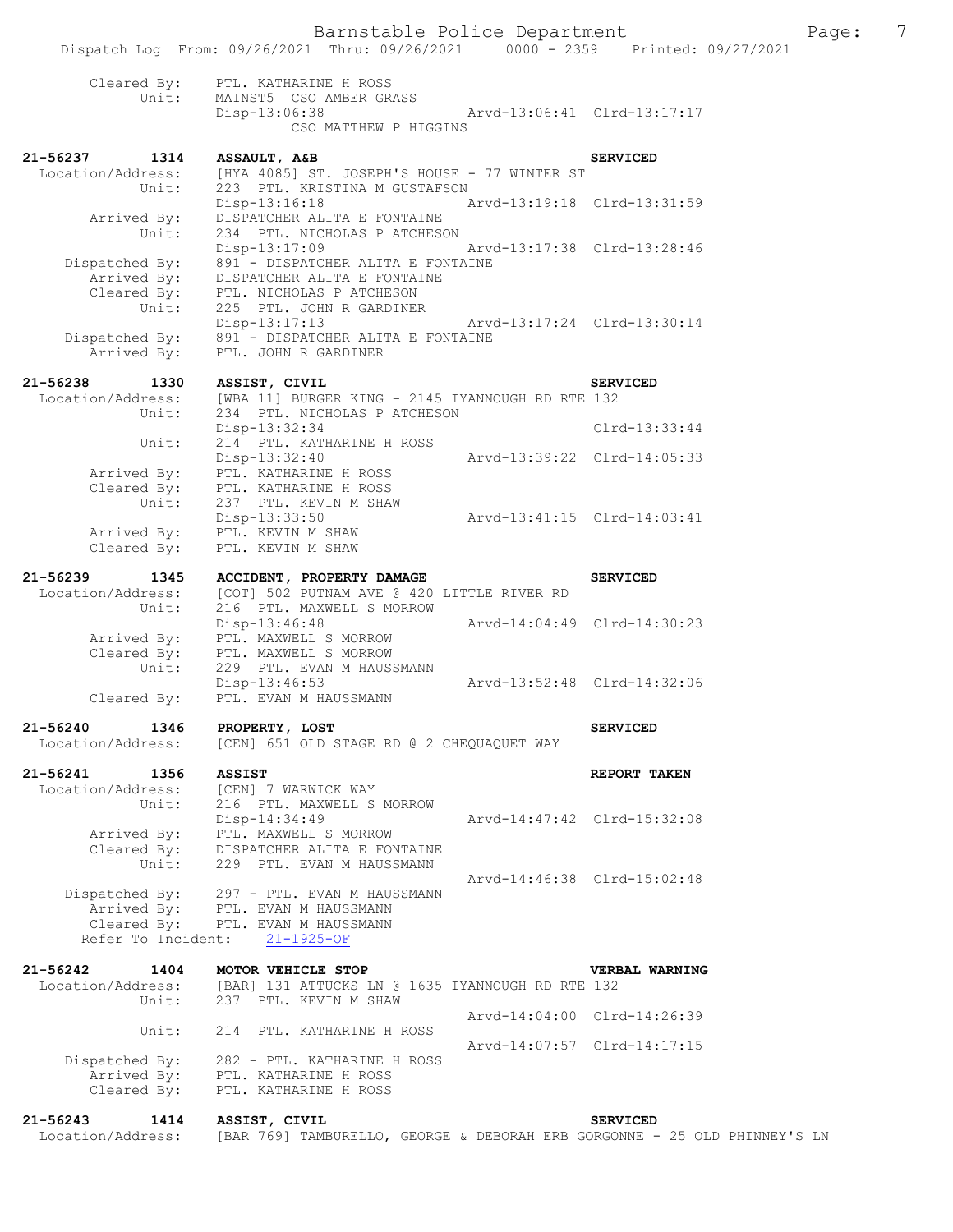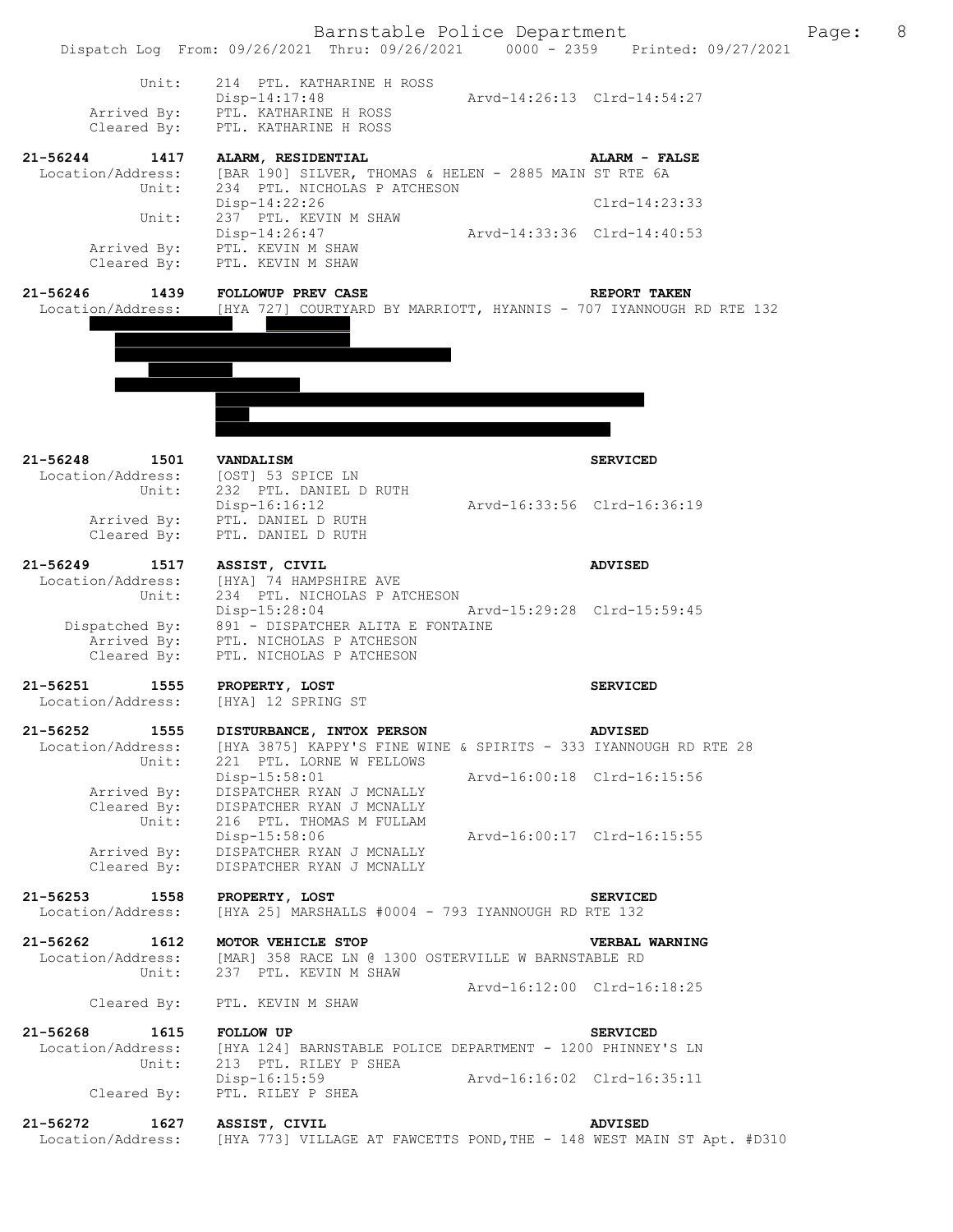| 21-56275<br>1702<br>Location/Address:                    | <b>LARCENY</b><br>[HYA] 231 BISHOPS TER                                                                                 |                             | REPORT TAKEN                |
|----------------------------------------------------------|-------------------------------------------------------------------------------------------------------------------------|-----------------------------|-----------------------------|
| Unit:<br>Arrived By:                                     | 221 PTL. LORNE W FELLOWS<br>Disp-17:05:50<br>PTL. LORNE W FELLOWS                                                       |                             | Arvd-17:07:08 Clrd-18:05:53 |
| Cleared By:<br>Unit:<br>Arrived By:                      | DISPATCHER RYAN J MCNALLY<br>216 PTL. THOMAS M FULLAM<br>Disp-17:05:54<br>PTL. THOMAS M FULLAM                          |                             | Arvd-17:08:56 Clrd-17:58:17 |
| Cleared By:<br>Unit:                                     | PTL. THOMAS M FULLAM<br>212 PTL BRIAN GUINEY<br>Disp-17:19:53                                                           | Arvd-17:19:55 Clrd-18:01:27 |                             |
| Dispatched By:<br>Arrived By:<br>Cleared By:<br>Unit:    | 871 - DISPATCHER RYAN J MCNALLY<br>DISPATCHER RYAN J MCNALLY<br>DISPATCHER RYAN J MCNALLY<br>231 PTL. SPENCER L JACKSON |                             |                             |
| Dispatched By:<br>Arrived By:<br>Cleared By:             | 279 - PTL. SPENCER L JACKSON<br>PTL. SPENCER L JACKSON<br>DISPATCHER RYAN J MCNALLY<br>Refer To Incident: 21-1926-OF    | Arvd-17:32:29 Clrd-17:38:14 |                             |
| 21-56276<br>1719                                         | <b>FOLLOW UP</b>                                                                                                        |                             | <b>SERVICED</b>             |
| Location/Address:<br>Unit:<br>Arrived By:<br>Cleared By: | [CEN] 7 WARWICK WAY<br>232 PTL. DANIEL D RUTH<br>Disp-17:23:38<br>PTL. DANIEL D RUTH<br>PTL. DANIEL D RUTH              | Arvd-17:31:42 Clrd-18:03:32 |                             |
| $21 - 56277$<br>1730                                     | <b>HARASSMENT</b>                                                                                                       |                             | <b>SERVICED</b>             |
| Location/Address:                                        | [MAR] 113 CAMMETT RD Apt. #1                                                                                            |                             |                             |
| Unit:<br>Arrived By:<br>Cleared By:                      | 237 PTL. KEVIN M SHAW<br>Disp-18:07:41<br>PTL. KEVIN M SHAW<br>PTL. KEVIN M SHAW                                        | Arvd-18:18:04 Clrd-18:59:06 |                             |
| Unit:<br>Arrived By:<br>Cleared By:                      | 232 PTL. DANIEL D RUTH<br>Disp-18:07:46<br>PTL. DANIEL D RUTH<br>PTL. DANIEL D RUTH                                     | Arvd-18:22:08 Clrd-18:38:06 |                             |
|                                                          |                                                                                                                         |                             |                             |
| $21 - 56279$<br>1734<br>Location/Address:<br>Unit:       | PROPERTY, LOST<br>[HYA 445] US POST OFFICE, HYANNIS - 385 MAIN ST<br>FIELD1 PTL. EVAN M HAUSSMANN                       |                             | <b>SERVICED</b>             |
|                                                          | Disp-17:43:34                                                                                                           | Arvd-17:43:38 Clrd-17:43:42 |                             |
| 1735<br>$21 - 56278$<br>Location/Address:<br>Unit:       | <b>FAMILY</b><br>[HYA] 3 PHILLIPS RD<br>251 PTL. NOLAN R O'MELIA                                                        |                             | <b>SERVICED</b>             |
| Arrived By:<br>Cleared By:                               | Disp-17:37:53<br>PTL. NOLAN R O'MELIA<br>PTL. NOLAN R O'MELIA                                                           | Arvd-17:41:23 Clrd-17:54:52 |                             |
| Unit:                                                    | 231 PTL. SPENCER L JACKSON<br>Disp-17:38:17                                                                             |                             | Clrd-17:38:20               |
| Cleared By:<br>Unit:                                     | PTL. SPENCER L JACKSON<br>231 PTL. SPENCER L JACKSON<br>Disp-17:38:41                                                   | Arvd-17:41:11 Clrd-17:53:14 |                             |
| Arrived By:<br>Cleared By:                               | PTL. SPENCER L JACKSON<br>PTL. SPENCER L JACKSON                                                                        |                             |                             |
| 21-56280<br>1742                                         | DISTURBANCE, NOISE                                                                                                      |                             | VERBAL WARNING              |
| Location/Address:<br>Unit:                               | [HYA 3537] ROSENTHAL, BERNARD & BARBARA - 31 ELAINE RD<br>231 PTL. SPENCER L JACKSON                                    |                             |                             |
| Arrived By:                                              | Disp-18:08:31<br>PTL. SPENCER L JACKSON                                                                                 | Arvd-18:13:14 Clrd-18:23:15 |                             |
| Cleared By:<br>Unit:                                     | PTL. SPENCER L JACKSON<br>251 PTL. NOLAN R O'MELIA<br>Disp-18:08:36                                                     | Arvd-18:13:22 Clrd-18:21:00 |                             |
| Arrived By:<br>Cleared By:                               | PTL. NOLAN R O'MELIA<br>PTL. NOLAN R O'MELIA                                                                            |                             |                             |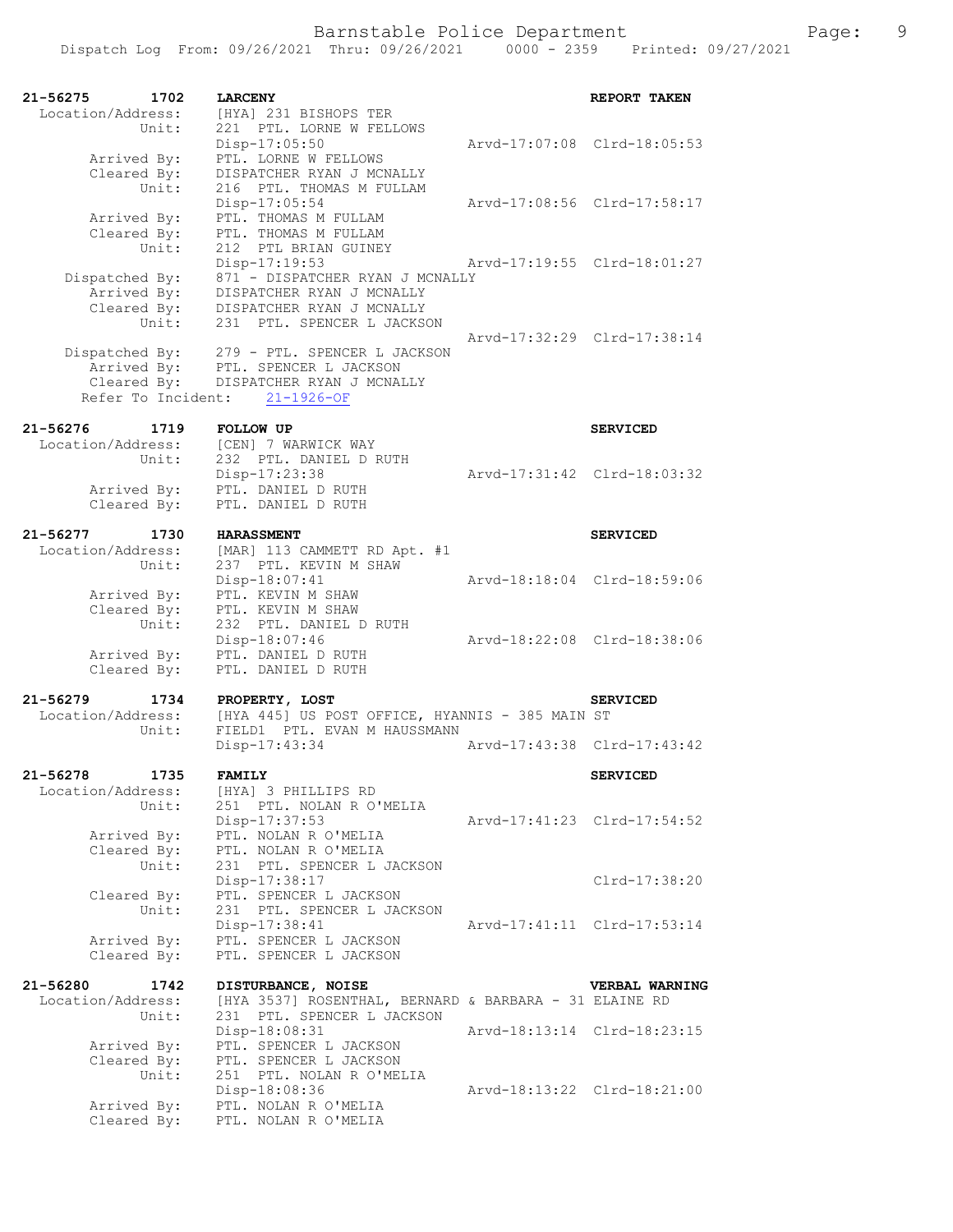| 21-56281<br>1754<br>Location/Address:<br>Unit:     | ACCIDENT, PROPERTY DAMAGE<br>[HYA] 149 NORTH ST @ 60 HIGH SCHOOL RD EXT<br>FIELD1 PTL. EVAN M HAUSSMANN |                             | <b>SERVICED</b>             |
|----------------------------------------------------|---------------------------------------------------------------------------------------------------------|-----------------------------|-----------------------------|
|                                                    | Disp-17:58:12                                                                                           | Arvd-18:00:14 Clrd-18:00:19 |                             |
| 21-56282 1801<br>Location/Address:<br>Unit:        | ASSIST, KEEP PEACE<br>[HYA 769] CROMWELL COURTS - 168 BARNSTABLE RD<br>216 PTL. THOMAS M FULLAM         |                             | REPORT TAKEN                |
|                                                    | Disp-18:06:34<br>Arrived By: PTL. THOMAS M FULLAM<br>Refer To Incident: 21-1927-OF                      | Arvd-18:09:02 Clrd-18:47:48 |                             |
| 21-56283 1812<br>Location/Address:<br>Unit:        | PROPERTY, FOUND<br>[BAR] HARBOR HOUSE APARTMENTS - BREED'S HILL RD<br>221 PTL. LORNE W FELLOWS          |                             | <b>SERVICED</b>             |
| Cleared By:                                        | $Disp-18:15:02$<br>Arrived By: PTL. LORNE W FELLOWS<br>DISPATCHER RAVEN D BOXOLD                        | Arvd-18:27:31 Clrd-18:48:04 |                             |
| 21-56284<br>1818                                   | <b>DISTURBANCE</b>                                                                                      |                             | REPORT TAKEN                |
|                                                    | Location/Address: [HYA 2304] HAGBERG, NANCY H - 151 PINE AVE Unit: 212 PTL BRIAN GUINEY                 |                             |                             |
| Arrived By:<br>Unit:                               | Disp-18:20:45<br>PTL BRIAN GUINEY<br>213 PTL. RILEY P SHEA                                              | Arvd-18:25:55 Clrd-18:52:36 |                             |
|                                                    | Disp-18:21:02<br>Cleared By: PTL. RILEY P SHEA<br>Refer To Incident: 21-1928-OF                         | Arvd-18:25:37 Clrd-18:47:06 |                             |
| 21-56286 1836                                      | <b>FAMILY</b>                                                                                           |                             | <b>SERVICED</b>             |
| Location/Address:<br>Unit:                         | [BAR] 26 SALT ROCK RD<br>231 PTL. SPENCER L JACKSON                                                     |                             |                             |
| Cleared By:                                        | Disp-18:39:39<br>Arrived By: PTL. SPENCER L JACKSON<br>PTL. SPENCER L JACKSON                           |                             | Arvd-18:50:03 Clrd-18:58:20 |
| Unit:<br>Cleared By:                               | 251 PTL. NOLAN R O'MELIA<br>Disp-18:39:39<br>Arrived By: PTL. NOLAN R O'MELIA<br>PTL. NOLAN R O'MELIA   |                             | Arvd-18:50:18 Clrd-18:59:08 |
| 21-56287                                           |                                                                                                         |                             |                             |
| 1845<br>Location/Address:                          | <b>DISTURBANCE</b><br>dress: [HYA 112] CAPE COD HOSPITAL - 27 PARK ST<br>Unit: 216 PTL THOMAS M TILLER  |                             | <b>SERVICED</b>             |
| Arrived By:                                        | Disp-18:48:00<br>DISPATCHER RYAN J MCNALLY<br>PTL. EVAN M HAUSSMANN                                     |                             | Arvd-18:51:21 Clrd-19:02:21 |
| Cleared By:<br>Unit:                               | 221 PTL. LORNE W FELLOWS<br>Disp-18:48:13                                                               |                             | Arvd-18:50:51 Clrd-19:01:25 |
| Arrived By:<br>Cleared By:<br>Unit:                | DISPATCHER NICHOLE L GOUZIAS<br>PTL. LORNE W FELLOWS<br>210 SGT. TROY A PERRY                           |                             |                             |
| Unit:                                              | Disp-18:48:18<br>210 SGT. TROY A PERRY                                                                  |                             | $Clrd-18:50:58$             |
| Dispatched By:                                     | 225 - SGT. TROY A PERRY                                                                                 |                             | Arvd-18:52:27 Clrd-18:59:29 |
| Arrived By:<br>Cleared By:                         | SGT. TROY A PERRY<br>SGT. TROY A PERRY                                                                  |                             |                             |
| $21 - 56288$<br>1849<br>Location/Address:<br>Unit: | ALARM, COMMERCIAL<br>[MAR 1] MARSTONS MILLS ELEMENTARY SCHOOL - 2095 MAIN ST<br>232 PTL. DANIEL D RUTH  |                             | ALARM - FALSE               |
| Arrived By:                                        | Disp-18:59:25<br>PTL. DANIEL D RUTH                                                                     |                             | Arvd-19:08:15 Clrd-19:16:55 |
| Cleared By:<br>Unit:                               | PTL. DANIEL D RUTH<br>237 PTL. KEVIN M SHAW<br>Disp-18:59:25                                            |                             | Arvd-19:04:20 Clrd-19:17:55 |
| Arrived By:<br>Cleared By:                         | PTL. KEVIN M SHAW<br>PTL. KEVIN M SHAW                                                                  |                             |                             |
| $21 - 56289$<br>1856<br>Location/Address:          | HARASSMENT, UNWANTED<br>[HYA 362] DOROTHY BEARSE APARTMENTS - 118 HIGH SCHOOL RD                        |                             | <b>SERVICED</b>             |

Dispatch Log From: 09/26/2021 Thru: 09/26/2021 0000 - 2359 Printed: 09/27/2021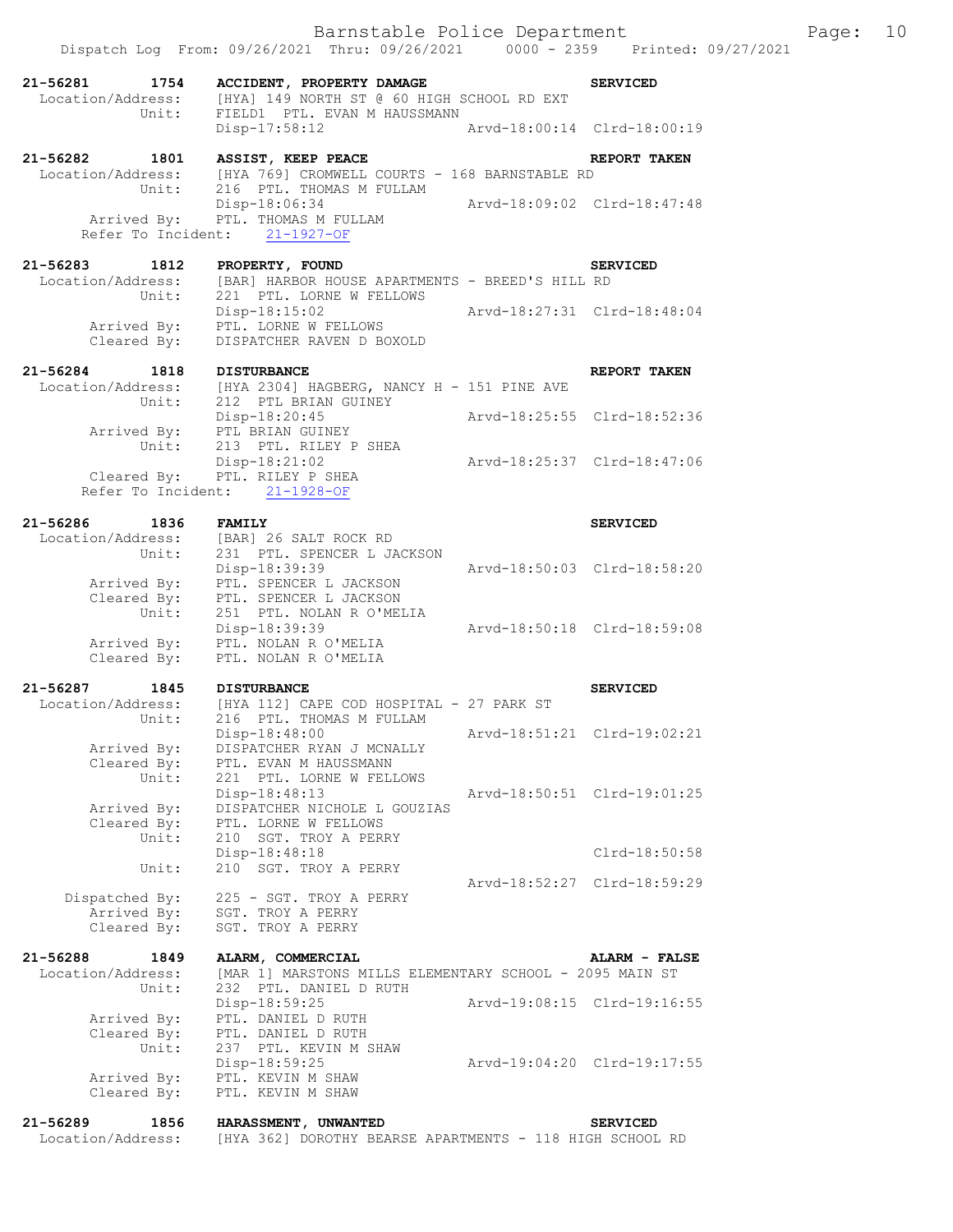|                                                | Barnstable Police Department<br>Dispatch Log From: 09/26/2021 Thru: 09/26/2021 0000 - 2359 Printed: 09/27/2021 |                             |                             | Page: 11 |  |
|------------------------------------------------|----------------------------------------------------------------------------------------------------------------|-----------------------------|-----------------------------|----------|--|
| Unit:                                          | 231 PTL. SPENCER L JACKSON<br>Disp-19:02:26                                                                    |                             | Arvd-19:08:00 Clrd-19:21:13 |          |  |
| Arrived By:<br>Cleared By:                     | PTL. SPENCER L JACKSON<br>PTL. SPENCER L JACKSON                                                               |                             |                             |          |  |
| Unit:                                          | 221 PTL. LORNE W FELLOWS<br>Disp-19:02:34                                                                      | Arvd-19:05:52 Clrd-19:19:02 |                             |          |  |
| Arrived By:<br>Cleared By:                     | PTL. LORNE W FELLOWS<br>PTL. LORNE W FELLOWS                                                                   |                             |                             |          |  |
| 21-56290<br>1918                               | DISTURBANCE, FIGHT                                                                                             |                             | <b>SERVICED</b>             |          |  |
| Location/Address:<br>Unit:                     | [HYA 11] HYANNIS VILLAGE GREEN - 365 MAIN ST<br>216 PTL. THOMAS M FULLAM                                       |                             |                             |          |  |
| Dispatched By:<br>Cleared By:<br>Unit:         | Disp-19:19:26<br>871 - DISPATCHER RYAN J MCNALLY<br>DISPATCHER RYAN J MCNALLY<br>212 PTL BRIAN GUINEY          |                             | Arvd-19:22:47 Clrd-19:53:12 |          |  |
| Dispatched By:                                 | Disp-19:19:30<br>871 - DISPATCHER RYAN J MCNALLY                                                               | Arvd-19:22:26 Clrd-19:53:11 |                             |          |  |
| Cleared By:<br>Unit:                           | DISPATCHER RYAN J MCNALLY<br>221 PTL. LORNE W FELLOWS<br>Disp-19:19:40                                         | Arvd-19:19:42 Clrd-19:44:17 |                             |          |  |
| Dispatched By:<br>Arrived By:<br>Cleared By:   | 871 - DISPATCHER RYAN J MCNALLY<br>DISPATCHER RYAN J MCNALLY<br>PTL. LORNE W FELLOWS                           |                             |                             |          |  |
| Unit:                                          | 210 SGT. TROY A PERRY<br>Disp-19:20:15                                                                         | Arvd-19:20:18 Clrd-19:44:40 |                             |          |  |
| Cleared By:<br>Unit:                           | SGT. TROY A PERRY<br>231 PTL. SPENCER L JACKSON                                                                |                             | Arvd-19:21:29 Clrd-19:34:15 |          |  |
| Dispatched By:<br>Arrived By:                  | 279 - PTL. SPENCER L JACKSON<br>PTL. SPENCER L JACKSON                                                         |                             |                             |          |  |
| Cleared By:                                    | PTL. SPENCER L JACKSON                                                                                         |                             |                             |          |  |
| 21-56292<br>1941<br>Location/Address:          | PROPERTY, FOUND<br>[COT] 410 SCHOOL ST @ 300 SANTUIT RD                                                        |                             | <b>SERVICED</b>             |          |  |
| 21-56293<br>1959                               | <b>DISTURBANCE</b>                                                                                             |                             | <b>ARREST MADE</b>          |          |  |
| Location/Address:<br>Unit:                     | [HYA 112] CAPE COD HOSPITAL - 27 PARK ST<br>251 PTL. NOLAN R O'MELIA                                           |                             |                             |          |  |
| Arrived By:<br>Cleared By:                     | Disp-20:02:04<br>DISPATCHER RYAN J MCNALLY<br>PTL. NOLAN R O'MELIA                                             |                             | Arvd-20:07:14 Clrd-21:00:02 |          |  |
| Unit:                                          | 231 PTL. SPENCER L JACKSON<br>Disp-20:02:08                                                                    |                             | Arvd-20:05:21 Clrd-20:52:43 |          |  |
| Arrived By:<br>Cleared By:<br>Unit:            | PTL. SPENCER L JACKSON<br>PTL. SPENCER L JACKSON<br>221 PTL. LORNE W FELLOWS                                   |                             |                             |          |  |
| Dispatched By:                                 | Disp-20:02:57<br>871 - DISPATCHER RYAN J MCNALLY                                                               | Aryd-20:02:59 Clrd-20:23:00 |                             |          |  |
| Arrived By:<br>Cleared By:<br>Unit:            | DISPATCHER RYAN J MCNALLY<br>PTL. LORNE W FELLOWS<br>216 PTL. THOMAS M FULLAM                                  |                             |                             |          |  |
| Dispatched By:                                 | Disp-20:15:34<br>870 - DISPATCHER NICHOLE L GOUZIAS                                                            | Arvd-20:15:38 Clrd-20:22:49 |                             |          |  |
| Arrived By:<br>Cleared By:<br>Refer To Arrest: | DISPATCHER NICHOLE L GOUZIAS<br>PTL. THOMAS M FULLAM<br>$21 - 1616 - AR$                                       |                             |                             |          |  |
| Arrest:                                        | DECOSTER, JOSHUA A                                                                                             |                             |                             |          |  |
| Address:<br>Age:<br>Charges:                   | DENNISPORT, MA<br>117 DEPOT ST<br>41<br>WARRANT, DEFAULT/                                                      |                             |                             |          |  |
| 21-56296<br>2017                               | HARASSMENT, THREATS                                                                                            |                             | <b>SERVICED</b>             |          |  |
| Location/Address:<br>Unit:                     | [HYA 723] CAPEWAY TOWING & TRANSPORT, INC - 100 SCUDDER AVE<br>FIELD1 PTL. EVAN M HAUSSMANN                    |                             |                             |          |  |
|                                                | Disp-20:20:09                                                                                                  |                             | Arvd-20:20:13 Clrd-20:22:32 |          |  |
| 21-56297<br>2018<br>Location/Address:<br>Unit: | TRAFFIC, COMPLAINT<br>[BAR] 215 HARBOR POINT RD<br>213 PTL. RILEY P SHEA                                       |                             | <b>UNFOUNDED</b>            |          |  |
|                                                | $Disp-20:21:52$                                                                                                | Arvd-20:28:10 Clrd-20:41:31 |                             |          |  |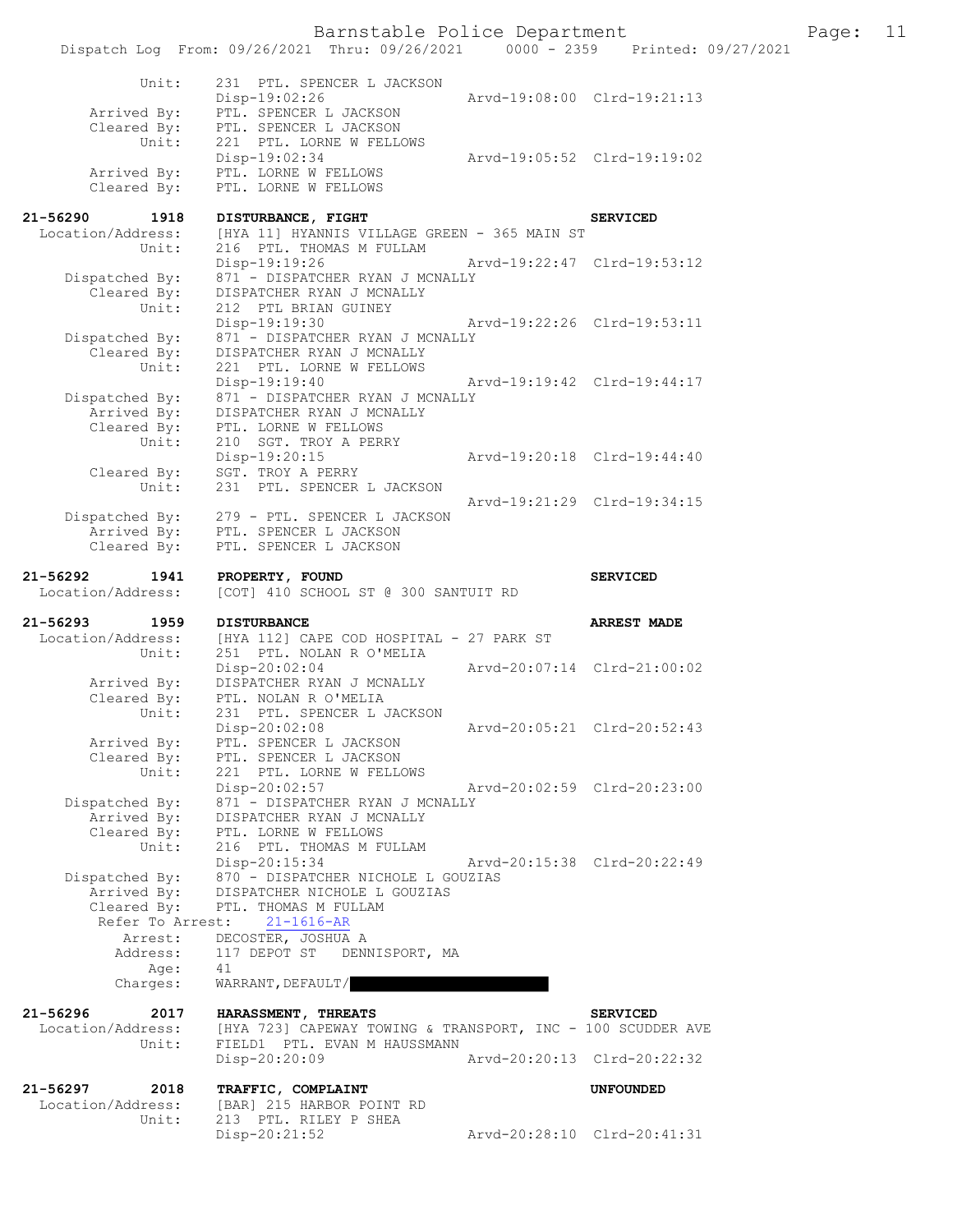|                      | Arrived By: PTL. RILEY P SHEA                                  |                             |
|----------------------|----------------------------------------------------------------|-----------------------------|
|                      | Cleared By: PTL. RILEY P SHEA                                  |                             |
|                      |                                                                |                             |
| $21 - 56298$<br>2034 | <b>ASSAULT</b>                                                 | REPORT TAKEN                |
| Location/Address:    | [HYA 3438] FOGO BRAZILIAN BARBEQUE - 39 IYANNOUGH RD RTE 28    |                             |
| Unit:                | 221 PTL. LORNE W FELLOWS                                       |                             |
|                      | Disp-20:39:02<br>Arvd-20:44:50 Clrd-22:07:02                   |                             |
| Arrived By:          | PTL. LORNE W FELLOWS                                           |                             |
| Cleared By:          | PTL. LORNE W FELLOWS                                           |                             |
| Unit:                | 216 PTL. THOMAS M FULLAM                                       |                             |
|                      | Disp-20:42:24 Enrt-20:42:24 Arvd-20:45:51 Clrd-21:59:53        |                             |
| Dispatched By:       | 319 - PTL. THOMAS M FULLAM                                     |                             |
| Enroute By:          | PTL. THOMAS M FULLAM                                           |                             |
| Arrived By:          | DISPATCHER RYAN J MCNALLY                                      |                             |
| Cleared By:          | PTL. THOMAS M FULLAM                                           |                             |
| Unit:                | 210 SGT. TROY A PERRY                                          |                             |
|                      | Disp-21:45:09 Enrt-21:45:10 Arvd-21:53:05 Clrd-21:58:04        |                             |
| Dispatched By:       | 225 - SGT. TROY A PERRY                                        |                             |
| Enroute By:          | SGT. TROY A PERRY                                              |                             |
| Arrived By:          | DISPATCHER RYAN J MCNALLY                                      |                             |
| Cleared By:          | SGT. TROY A PERRY                                              |                             |
|                      |                                                                |                             |
|                      |                                                                |                             |
|                      |                                                                |                             |
|                      |                                                                |                             |
|                      |                                                                |                             |
|                      |                                                                |                             |
| $21 - 56299$<br>2043 | PROPERTY, FOUND                                                | <b>SERVICED</b>             |
| Location/Address:    | [HYA 1031] STEVE & SUES PAR TEE FREEZE - 455 WEST MAIN ST      |                             |
| 21-56300 2044        |                                                                |                             |
|                      | MOTOR VEHICLE STOP                                             | <b>VERBAL WARNING</b>       |
|                      | Location/Address: [BAR 663] 420 ATTUCKS LN @ 1330 PHINNEY'S LN |                             |
| Unit:                | 213 PTL. RILEY P SHEA                                          |                             |
|                      |                                                                | Arvd-20:44:00 Clrd-20:51:31 |
| Cleared By:          | PTL. RILEY P SHEA                                              |                             |
| 21-56301<br>2045     | ASSIST, WELL BEING                                             | <b>SERVICED</b>             |
| Location/Address:    | [HYA 1514] DJ'S FAMILY SPORTS CLUB - 165 YARMOUTH RD           |                             |
| Unit:                | 213 PTL. RILEY P SHEA                                          |                             |
|                      | Disp-20:57:24                                                  |                             |
|                      |                                                                |                             |
|                      |                                                                | $Clrd-21:04:40$             |
| Cleared By:          | DISPATCHER RYAN J MCNALLY                                      |                             |
|                      |                                                                |                             |
| $21 - 56303$         | 2109 HARASSMENT                                                | <b>SERVICED</b>             |
| Location/Address:    | [HYA 488] 72 WINTER ST Apt. #C                                 |                             |
|                      |                                                                |                             |
| 21-56305<br>2126     | DISTURBANCE, NOISE                                             | <b>UNFOUNDED</b>            |
| Location/Address:    | [HYA 1447] HEWITT, KELLY J - 41 WAYLAND RD                     |                             |
| Unit:                | 212 PTL BRIAN GUINEY                                           |                             |
|                      | Disp-21:32:03                                                  | Clrd-21:36:36               |
| Cleared By:          | DISPATCHER RAVEN D BOXOLD                                      |                             |
| Unit:                | 231 PTL. SPENCER L JACKSON                                     |                             |
|                      | Disp-21:32:03                                                  | Aryd-21:35:51 Clrd-21:37:44 |
| Arrived By:          | PTL. SPENCER L JACKSON                                         |                             |
| Cleared By:          | PTL. SPENCER L JACKSON                                         |                             |
| 21-56307<br>2158     | <b>DISTURBANCE</b>                                             | <b>ADVISED</b>              |
| Location/Address:    | [HYA 3361] 33 STETSON ST                                       | - 33 STETSON ST             |
| Unit:                | 231 PTL. SPENCER L JACKSON                                     |                             |
|                      | Disp-22:01:38                                                  | Arvd-22:06:07 Clrd-22:34:14 |
| Arrived By:          | PTL. SPENCER L JACKSON                                         |                             |
| Cleared By:          | PTL. SPENCER L JACKSON                                         |                             |
| Unit:                | 216 PTL. THOMAS M FULLAM                                       |                             |
|                      | Disp-22:01:42                                                  | Arvd-22:06:44 Clrd-22:28:10 |
| Arrived By:          | DISPATCHER RYAN J MCNALLY                                      |                             |
| Cleared By:          | PTL. THOMAS M FULLAM                                           |                             |
|                      |                                                                |                             |
| 21-56308<br>2217     | MOTOR VEHICLE STOP                                             | VERBAL WARNING              |
| Location/Address:    | [HYA] 356 BEARSE'S WAY @ 6 FRESH HOLES RD                      |                             |
| Unit:                | 221 PTL. LORNE W FELLOWS                                       |                             |
| Cleared By:          | PTL. LORNE W FELLOWS                                           | Arvd-22:17:00 Clrd-22:21:23 |